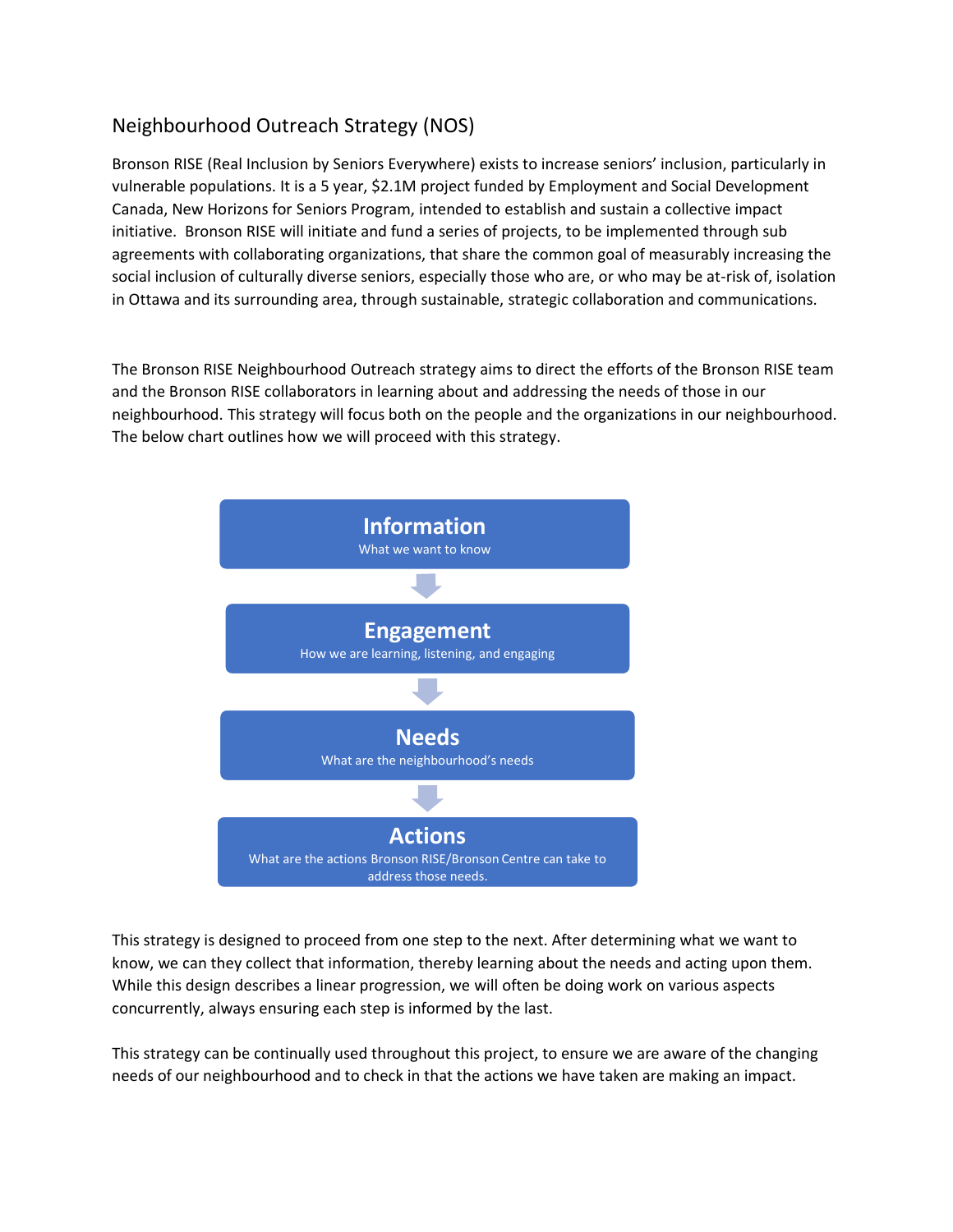However, we will also want to keep in mind the sustainability of our actions, and the core goals of the Bronson RISE project:

- Reduce ageism in the not-for-profit sector.
- Increase engagement & decision-making of seniors through an intergenerational spectrum of arts, cultural and social activities.
- Increase the social entrepreneurship and innovation capacity of participating organizations.
- Improve access to information and raise awareness through creative digital strategies, technologies, and on-line cooperation.

Activities should also be driven by the above goals and the below, "Plan on a Page", developed in collaboration with the Bronson RISE Advisory Team.



**What is our neighbourhood?**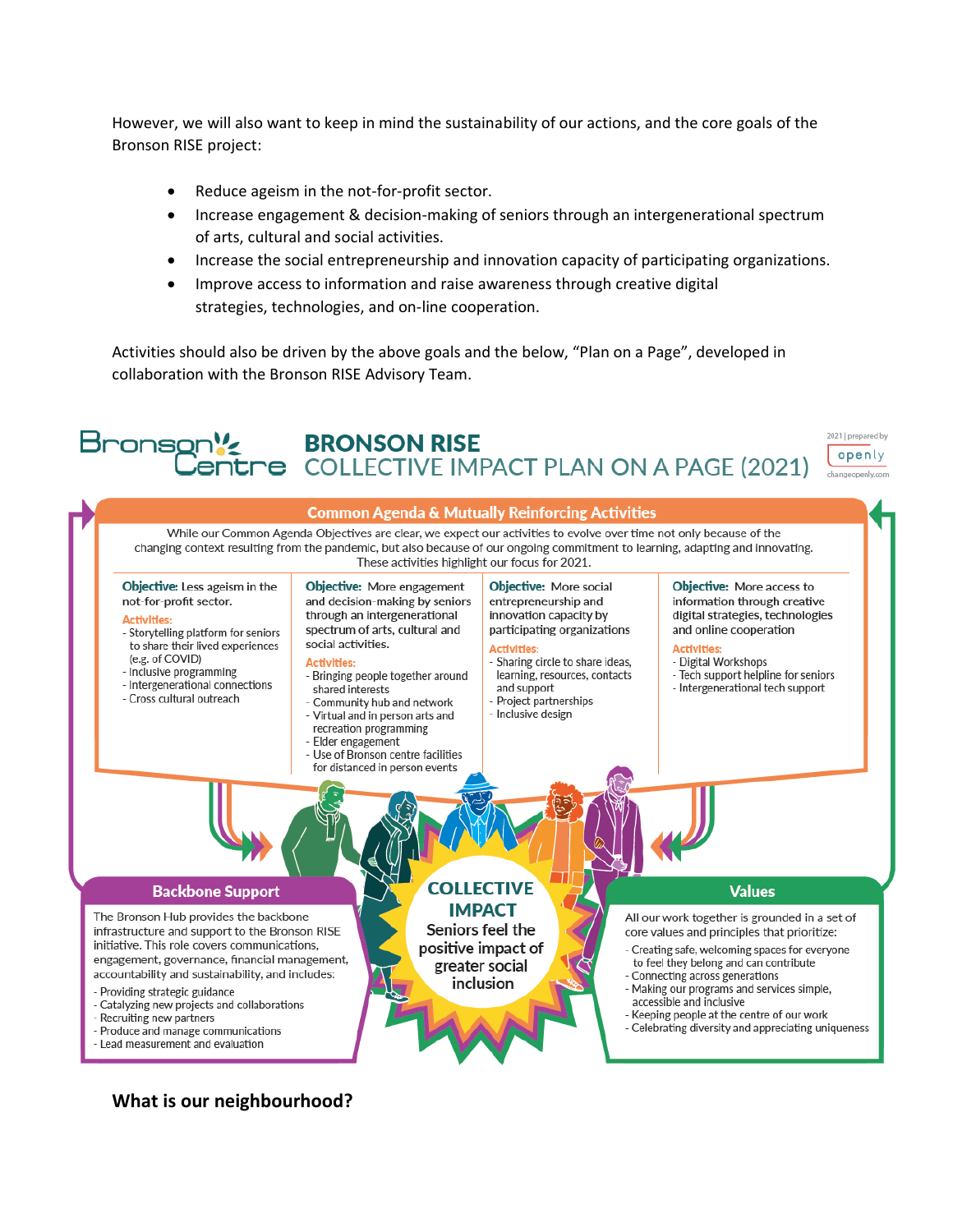The first step in this strategy is to define our neighbourhood. The Bronson Centre neighbourhood's borders are Preston Street, the Ottawa River, Bank Street, and Highway 417. These boundaries describe our sphere of influence and encompasses partners who we have historically partnered with. People living in this neighbourhood will also be able to easily access services at Bronson Centre and are in walkable distance. By defining our neighbourhood, we are better able to determine who we are engaging.

It should also be acknowledged that this plan focuses on our geographic neighbourhood, but Bronson Centre, Bronson RISE and Bronson Centre organizations also have a community that extends past the geographic borders we have set, into Greater Ottawa and beyond. This community includes participants who previously attended events and activities at or with Bronson Centre and Bronson Centre organizations, Abbeyfield homes across Canada, and seniors who live in rural areas of Ottawa. When possible, this strategy will also engage this wider community.

# **Who is in our neighbourhood?**

As mentioned in the introduction, this strategy focuses both on the **people** living in our neighbourhood, and the **organizations** working here. From research and previous engagement, we already know to a certain degree who these people and organizations are, but we must continually engage with our neighbourhood to stay abreast of this information. To do so we must **be aware of newly published information on our neighbourhood and participate in city and neighbourhood-based discussions and forums (ie. LIHN, health centres network).**

### People

At-risk Ottawa seniors, along with the Bronson Centre-based not-for-profit organizations that serve them, are the primary focus of the project, therefore knowledge about them is core to knowing the people in our neighbourhood.

As defined by the Ottawa Neighbourhood Study, Bronson Centre sits at the border of two neighbourhoods, West Centretown and Centretown. Seniors at risk of social isolation are overrepresented in these neighbourhoods:

| <b>Indicator</b>                                   | Centretown | <b>West Centretown</b> | <b>Ottawa</b> |
|----------------------------------------------------|------------|------------------------|---------------|
| # seniors $(65+)$                                  | 3410       | 1415                   | 132355        |
| % seniors (65+) living alone                       | 56.7       | 48.1                   | 25.2          |
| # advanced age (80+) seniors                       | 750        | 420                    | 28145         |
| % of seniors with no high school diploma           | 15.9       | 37.7                   | 17.8          |
| Low income prevalence (LIM-AT) among seniors (65+) | 23.6       | 40.3                   | 9.4           |

*Ottawa Neighbourhood Study/University of Ottawa – Seniors Vulnerability*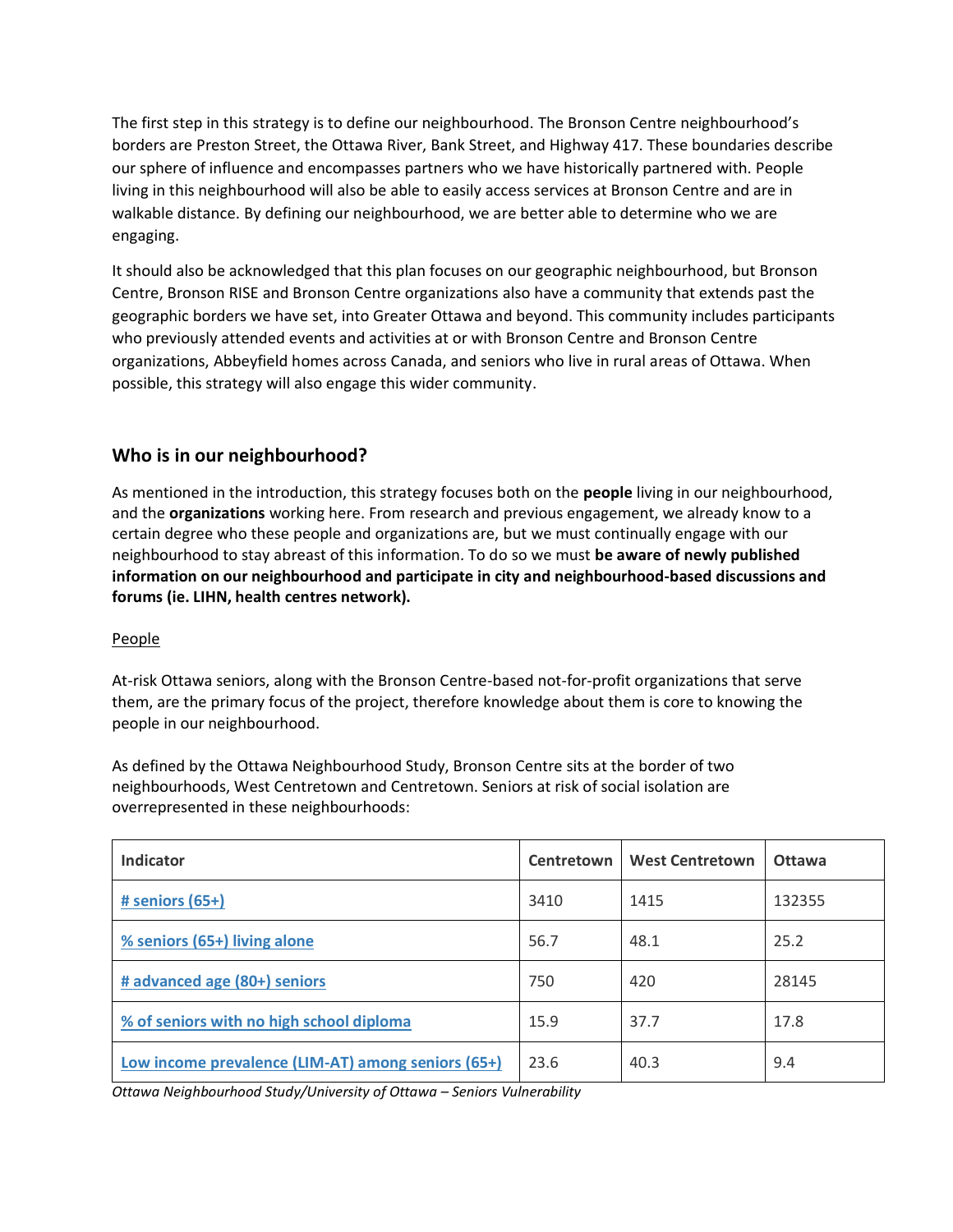As seen in this table, Centretown and West Centretown seniors score highly on risk factors for vulnerability. These factors are identified by the United Way in their "*A Profile of Vulnerable Seniors in the Ottawa Region* in June 2017".

COVID has exacerbated the risk for isolation, and the percentage of people who are suffering from loneliness and social isolation has increased from 23% to 33%, as of an October 2020 Angus Reid poll.

#### **Organizations**

Bronson RISE has done significant work thus far to capture the potential partners in our neighbourhood. The below record of outreach and engagement summarizes our collected data.



Continual work can be done to add to this list, and outreach through the "Engagement" step of the NOS should include reaching out to new neighbourhood partners. Of particular interest are businesses in our neighbourhood, as there has been little interaction with them thus far.

# **Information: What do we want to know about our neighbourhood?**

The below are preliminary thoughts about what we want to know about those in our neighbourhood. The goals of collecting this information include:

- Improve our understanding of who is in our neighbourhood
- Better understand the needs of people and organizations in our neighbourhood
- Evaluate our current beliefs about neighbourhood needs
- Understand how people think of BC and how BC/BR can fill a need
- Evaluate potential actions and identify areas of actions

As above, the strategy is split into two areas of focus, people, and organizations, as they will require different data to be collected.

#### **Information we are collecting:**

#### People

#### Demographics

- Are you under 30?
- Are you over 55?
- Are you over 85?
- What gender do you identify with?
- What race/ethnicity do you identify with?
- Do you live alone?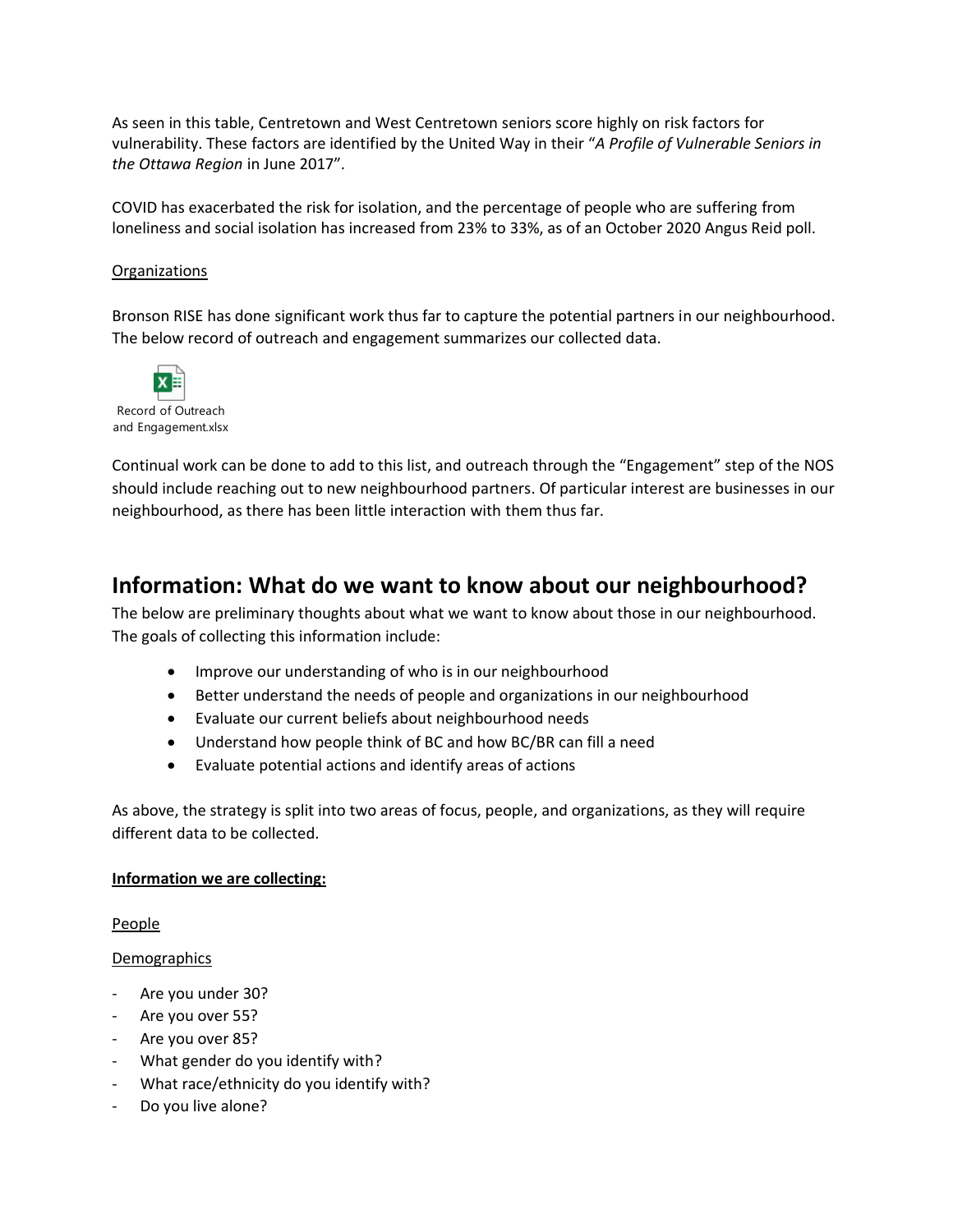#### Needs of Vulnerable Seniors

- If over 55, what would you like to see in our neighbourhood that isn't there now?
- If under 55, what are you views about the needs of older adults in our neighbourhood?

Possible Options:

- Social Connections
- Opportunities for arts and culture
- Volunteer Opportunities
- Safety

#### Bronson Centre Questions

- Have you participated in an activity at Bronson Centre?

#### If yes,

- What was your role in this activity (volunteer, leader, participant, attendee, etc.)?
- Did you lead an activity or event?
- How would you describe your experience? (range of positive-negative)
- What might BC do to improve our neighbourhood?

If no,

- What do you know about Bronson Centre? What is your perception of Bronson Centre?
- Would you be interested in  $x$ ? (x being a potential action by BC/BR)

#### Community and Personal Feeling

- How would you rank your sense of belonging in the neighbourhood? *(10 extremely high, 1 extremely low)*

How would you rank your feeling of value in the neighbourhood?

- # of seniors to report making new connections and friendships
- % of seniors who report experience of new opportunity to be involved and feelings of being included
- % of seniors to report increased comfort and confidence with virtual environments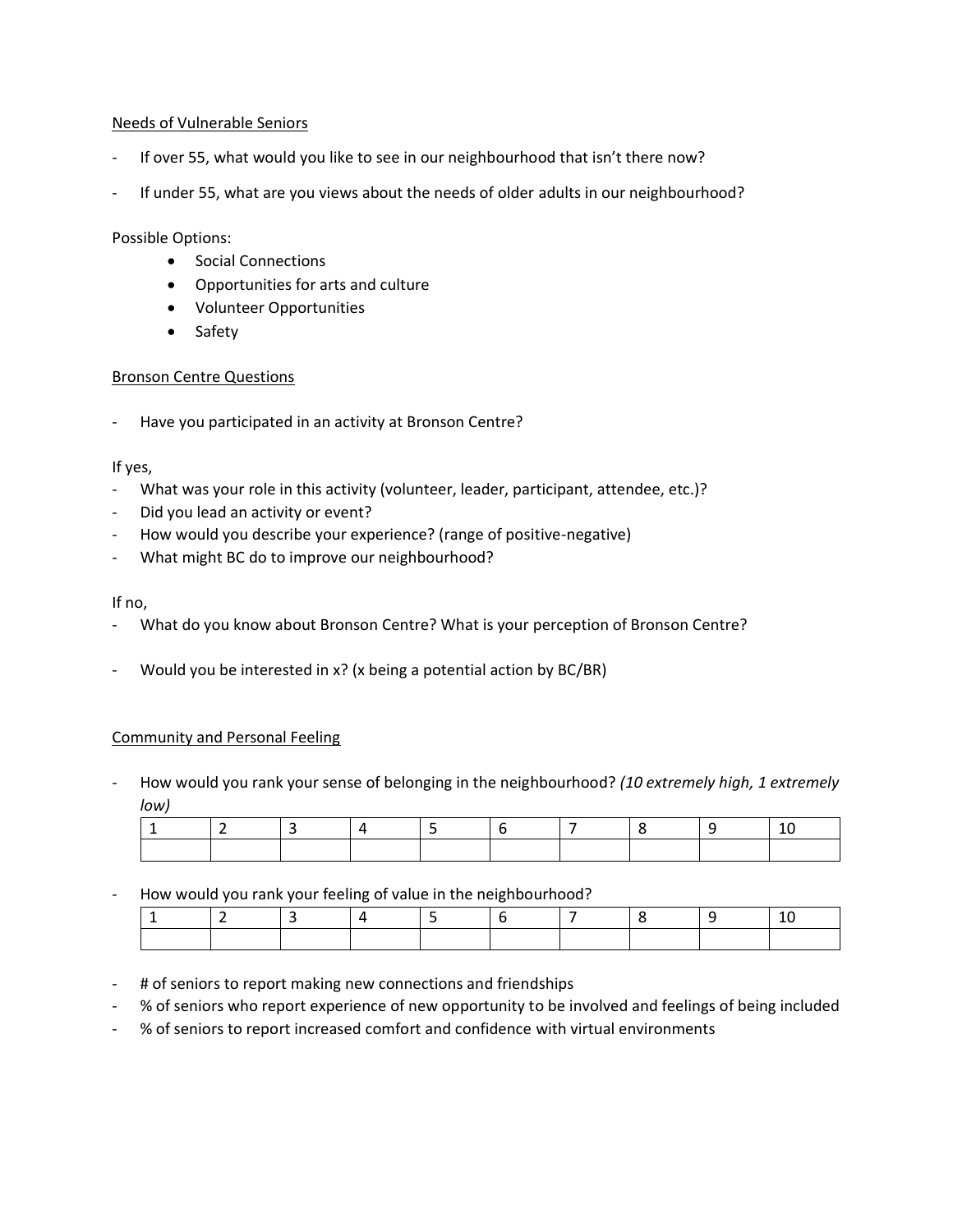#### Contact

Can we contact you again? By phone, email, or social media

#### *Sample Surveys*

- *Neighbourhood Toolkit Appendices 1-3*

#### Organizations

- What are your services?
- Do you work with seniors?
- Needs for serving vulnerable seniors?
- Perceptions of BC
- What could BC do to better serve the community?

#### **Information we are sharing:**

Bronson Centre culture of a belonging, welcoming, and inclusive community.

#### People

- Bronson RISE activities
- Bronson Centre organizations and activities (general list)
- Community Organizations and activities

#### **Organizations**

- Bronson Centre organizations potential for collaboration
- Benefits of partnering with BC

# **Engagement: How are we listening, learning, and engaging with our neighbourhood?**

We now understand how we define our neighbourhood, who is in our neighbourhood, and what information we would like to know. The next step is to listen, learn, and engage with our neighbourhood. In doing this we will:

- Discover the needs of our neighbourhood
- Connect with individuals and organizations who would like to be involved in the BC/BR
- Connect individuals with existing services (either offered by BR or partners/collaborators)
- Promote social connection, sense of belonging, and inclusion amongst neighbours
- Learn what actions are of high interest/high leverage

In order to connect with those in our neighbourhood, we will take a variety of strategies. Strategies will focus on engaging with a diverse segment of our neighbourhood, spanning age, gender, culture, etc., with a specific focus on seniors who are isolated or at risk of being isolated. Below are both general, and specific initiative ideas for engaging with both neighbours/individuals and with organizations.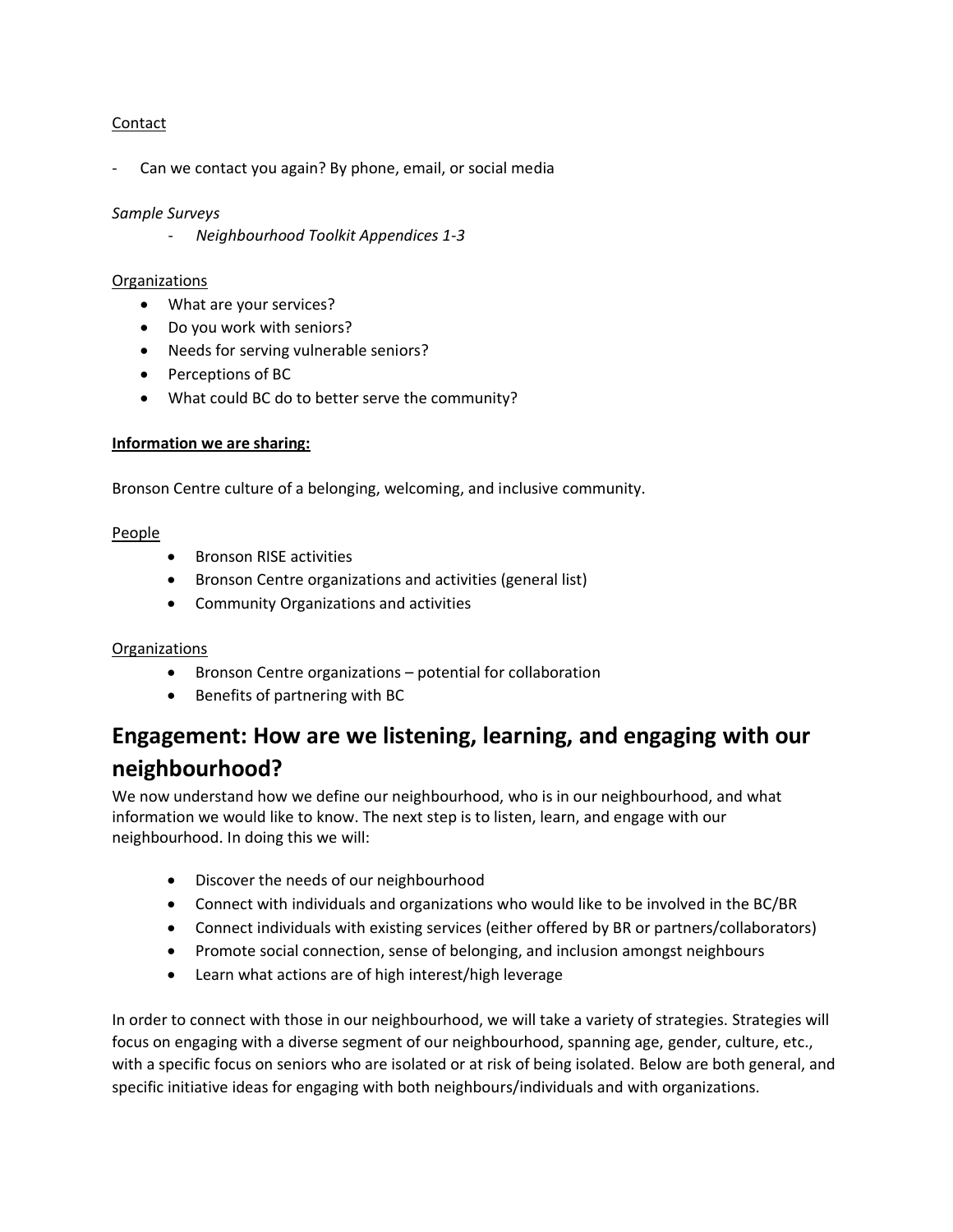#### Neighbours/Individuals

#### **Priority Initiatives**

- 1. Door Knocking (Wait until safe, COVID wise)
	- Create t-shirts/vests to identify us?
	- Share info: about BC and Bronson RISE programs
	- Give gift: seed package
	- Conduct short survey
- 2. Reach out to high rise buildings
	- Identify 3-4 specific buildings to target
	- Ask our partners for contacts (Laura Ward, Jewish Family Services, Karie?, Guy, Rosamond)
	- Find community Champions
	- Post posters and information in lobby (BSO calendar, Courtyard Garden)
	- *Need more incentive or encouragement for tenants to join our work*
- 3. Street/Sidewalk engagement (*Could also encompass #6)*
	- Public boards with questions that passerby can put sticky notes/write on
	- Possible locations: In front of Bronson Centre, at Scotiabank on corner of Bronson and Somerset, Dundonald Park
	- Anyone who participates will be entered into a draw for a \$50 gift card/a day in Mac Hall
	- Some treats/candies for people to have, have local bakery make treats
- 4. Earned media and ads radio/newspaper
	- Centretown Buzz/Kitchissippi Times/Ottawa Citizen
	- CHUO 89.1/CBC/CKCU
	- Local cultural newspapers
	- Types of ads
		- Surveys: Anyone who answers the survey is entered in a draw for a \$50 gift certificate Promotion for specific BR events/programs
		- Promotion of BC orgs
- 5. Offer advertising space/promotional space at Bronson Centre to businesses
	- **Screens,** billboards, sandwich boards, whiteboard, corkboards
	- Offer 6-months of free advertising space for businesses
	- Ask businesses survey questions
- 6. Bronson Centre Lobby and Building Exterior engagement
	- Engage with each other by communicating thoughts and ideas through a **white board in the foyer,** asking simple questions like: *What was the best thing that happened to you today? What is one thing you could offer a neighbour, or one thing you need help with?* Or questions from our evaluation plan. [Hunkering Down for Winter While Staying Connected](https://resilientneighbourhoods.ca/hunkering-down-for-winter-while-staying-connected-and-resilient/)  and Resilient – [Building Resilient Neighbourhoods](https://resilientneighbourhoods.ca/hunkering-down-for-winter-while-staying-connected-and-resilient/)
	- Create visual for façade of Bronson Centre, announcing inclusion and intergenerational community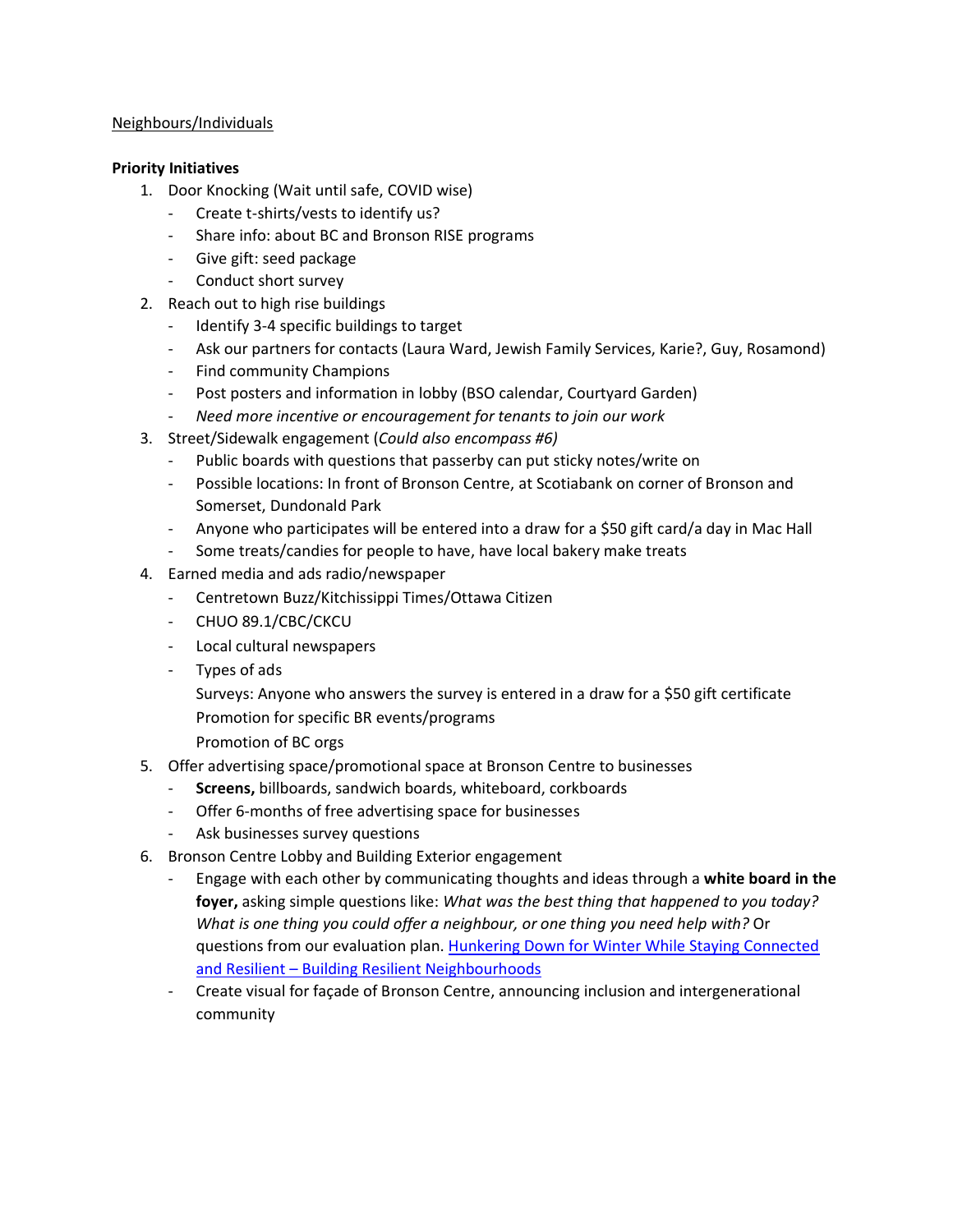- 7. Engage with individuals through BC orgs
	- Many individuals are already connected to BC through one tenant organizations
	- These individuals should be made aware of other offerings available at BC, and cross promotion and referrals between BC orgs should become standard practice
	- EFry and PSO in particular could be focal points of this engagement, as they both are core foundational collaborators on the project and have large memberships who may be interested in other BC services.
- 8. Bronson Centre Membership
	- Benefits for participating in BC activities and BC org activities
	- Benefits for theatre
	- Individual and business memberships
	- Updates about activities, volunteer opportunities, events, etc.
- 9. Phone surveys
	- Partnership with Good Companions?
- 10. Earned media and ads radio/newspaper
	- Centretown Buzz/Kitchissippi Times/Ottawa Citizen
	- CHUO 89.1/CBC/CKCU
	- Local cultural newspapers
- 11. Engagement at homes
	- Door knocking on private residences
	- Find Community Champions in high rise buildings to help us engage with tenants, eg. Rochester and Gladstone OCH buildings have Chinese volunteers who could help
	- Partner with landlords/landlord organizations to engage with tenants (OCH, CCOC)
	- Sticky notes in tenant buildings with how tenants need help
- 12. By Mail
	- Create a survey or use one of the templates from the kit, mail them or put them in mailboxes with a little gift and an envelope with a stamp to send it back to us
	- Send seeds to neighbours/take pictures of the plants growing and send it to us by email.
	- Write notes offering support and put it in your neighbours mailbox (put which kind of support you can give and your contact information) check "Pandemic Pals," Caremongers, [and Good Ol' Friendliness: Practical Ways More Neighbours Are Now Helping Neighbours –](https://resilientneighbourhoods.ca/pandemic-pals-caremongers-and-good-ol-friendliness-practical-ways-more-neighbours-are-now-helping-neighbours/) [Building Resilient Neighbourhoods](https://resilientneighbourhoods.ca/pandemic-pals-caremongers-and-good-ol-friendliness-practical-ways-more-neighbours-are-now-helping-neighbours/)
- 13. Street/Sidewalk engagement
	- Pop up booth to survey neighbours on high traffic street corners
	- Public boards with questions that passerby can put sticky notes/write on
	- Wintermission strategies: Winter Life Survey, wintermission flash cards, pop up booths, firepits, food/drink.
- 14. Bronson Centre Lobby and Building Exterior engagement
	- Billboards, sandwich boards, signage that engages with passerby traffic
	- Bronson Centre door Greeter/Hug me (obviously for after Covid): Put volunteers at the door of BC ready to give a hug/ask them what they are there for/ask them if they'd like to participate in a survey/generally engage with them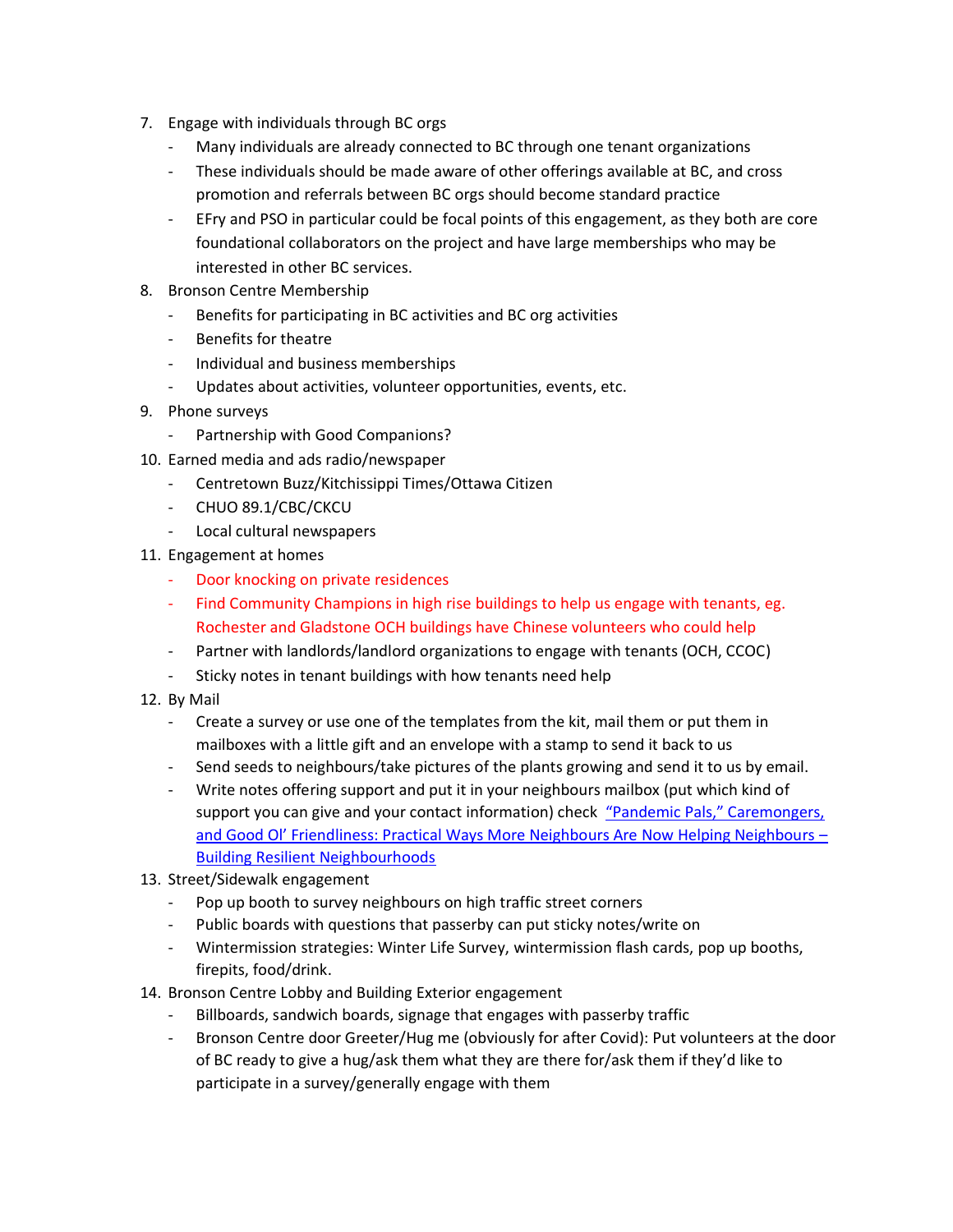- Engage with each other by communicating thoughts and ideas through a **white board in the foyer,** asking simple questions like: *What was the best thing that happened to you today? What is one thing you could offer a neighbour, or one thing you need help with?* [Hunkering](https://resilientneighbourhoods.ca/hunkering-down-for-winter-while-staying-connected-and-resilient/)  [Down for Winter While Staying Connected and Resilient](https://resilientneighbourhoods.ca/hunkering-down-for-winter-while-staying-connected-and-resilient/) – Building Resilient [Neighbourhoods](https://resilientneighbourhoods.ca/hunkering-down-for-winter-while-staying-connected-and-resilient/)
- Photostory: Ask people to take photo that captures what they think of their neighbourhood/Bronson Centre and send us a photo submission to be displayed inside or outside of BC
- 15. Flyer distribution
	- Create a flyer with events going on at BC, or a newsletter to be distributed in buildings and stores, churches, community centres
- 16. Partnership with other Orgs.
	- When Good Companions/Meals on Wheels delivers food, they can add a survey with an envelope stamp to send back to us
	- Use Health Community Centres because they have health workers who call or/and see seniors and they can be our ambassadors (promoting programs, distributing surveys, etc.) Natasha/Kindam

#### **Organizations**

- Offer advertising space/promotional space at Bronson Centre to businesses
	- Screens, billboards, sandwich boards, whiteboard, corkboards
- Offer potential collaborations with Bronson Centre organizations
	- Connections with cultural groups
	- Connections with services for target populations (seniors, non-profits, etc.)
- Regular check ins with community organizations integrated in the neighbourhood
	- Good Companions
	- Community Health Centres (Somerset-West and Centretown)
	- Centretown Citizens Community Association
	- United Way of Eastern Ontario
	- McNabb Community Centre
- Reach out to community partners we have not connected with yet



Outreach.docx

- Participate in relevant committees
	- LIHN
- Highlight Bruyere as a high impact and relevant organization for us to connect with. Relates to our target demographic, health, housing.

# **Needs: What are the neighbourhood's needs?**

From data and observations, we already know several needs from our community: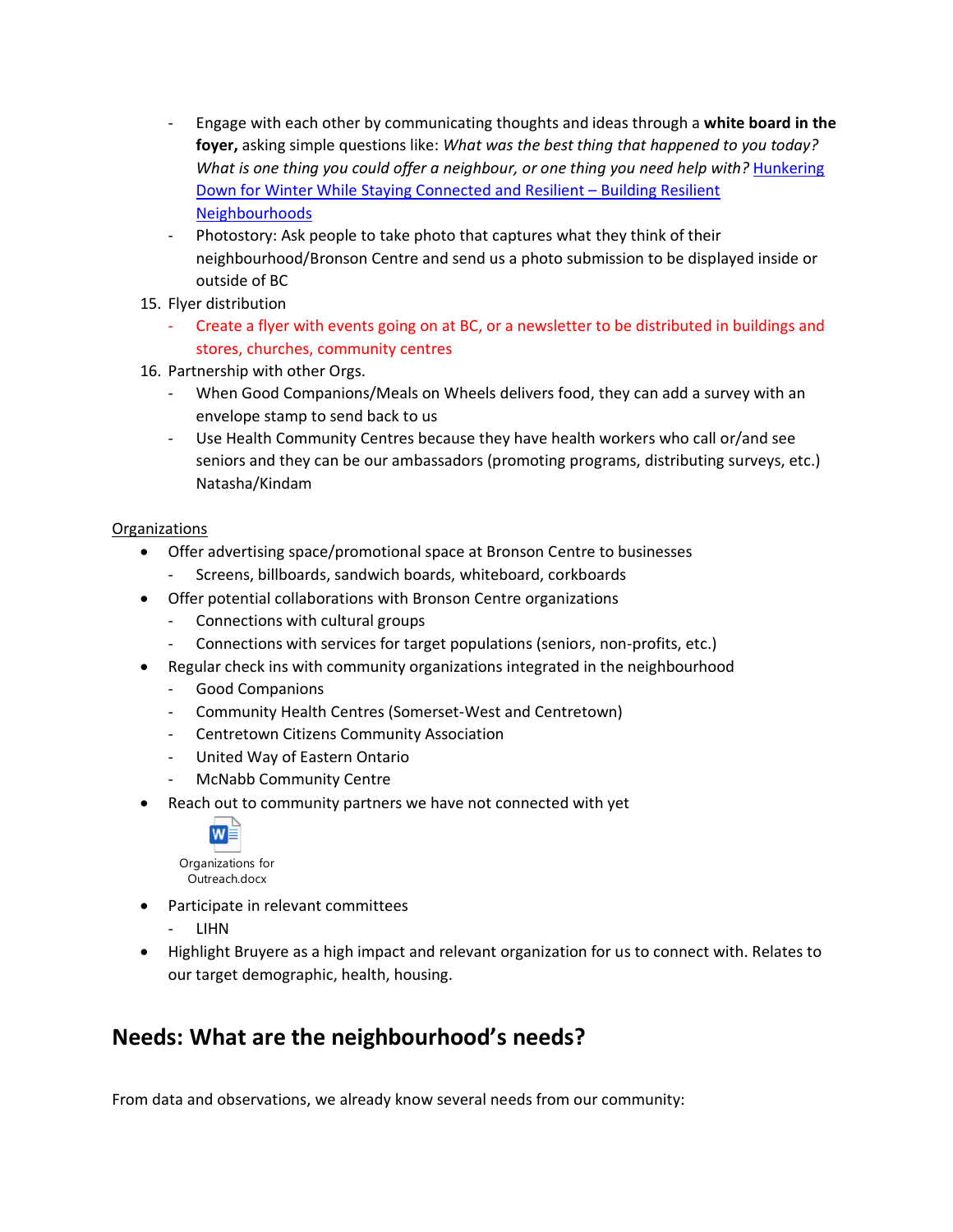- **Accurate COVID Information:** Better awareness about accurate information surrounding covid and vaccination.
- **Social connections:** This is a need particularly for seniors and particularly during COVID, as social distancing and isolation essential to keep people safe have increased loneliness and anxiety by 40% and 50% respectively among seniors in Ottawa *(COA Seniors Survey).* The potential actions to address this need are many.
- **Help using technology or help accessing technology**: This again has been a need brought on by COVID as everyone has moved online to work and connect. This is a particular need for seniors given the relative lower uptake and use of technology amongst them in comparison to the rest of the population. *(COA Seniors Survey)*
- **Database of services among the neighbourhood:** Constantly a need among communities, community partners have told us a comprehensive database of services would be helpful in connecting individuals with services and for allowing individuals to find the right services themselves.
- **Other potential needs:** safety in the neighbourhood, awareness and knowledge about the risks of social isolation and how to prevent it, improved transportation, food accessibility, storytelling, etc.

These are needs that we are aware of thus far in our project, and we will continue to evaluate their accuracy during our engagement process. The engagement process will also help to populate this step, as we engage with our neighbourhood and ask the people and organizations themselves what they need.

# **Actions: What are the actions Bronson RISE/Bronson Centre can take to address those needs?**

Actions are the may way that we can address needs in our neighbourhood and improve the place of Bronson Centre as a hub. Actions taken can include current initiatives by Bronson RISE and Bronson Centre, or new actions inspired by others work, the needs of our neighbourhood, and our own experiences.

These actions are sorted into three categories, meeting places, events, and services, as recommended by the "Neighbourhood Toolkit".

Neighbourhood Meetings Places

- Host tours of BC with talking about the history of the building
- Bronson Centre/Dalhousie Courtyard Garden: How to use the garden in a more communityoriented way?
- Theatre: How to use the theatre in a more community-oriented way?
- Buddy Bench/Friendship Bench
- Shared space at BC: Podcast/recording studio, resource room, ReCycles, Ottawa Tool Library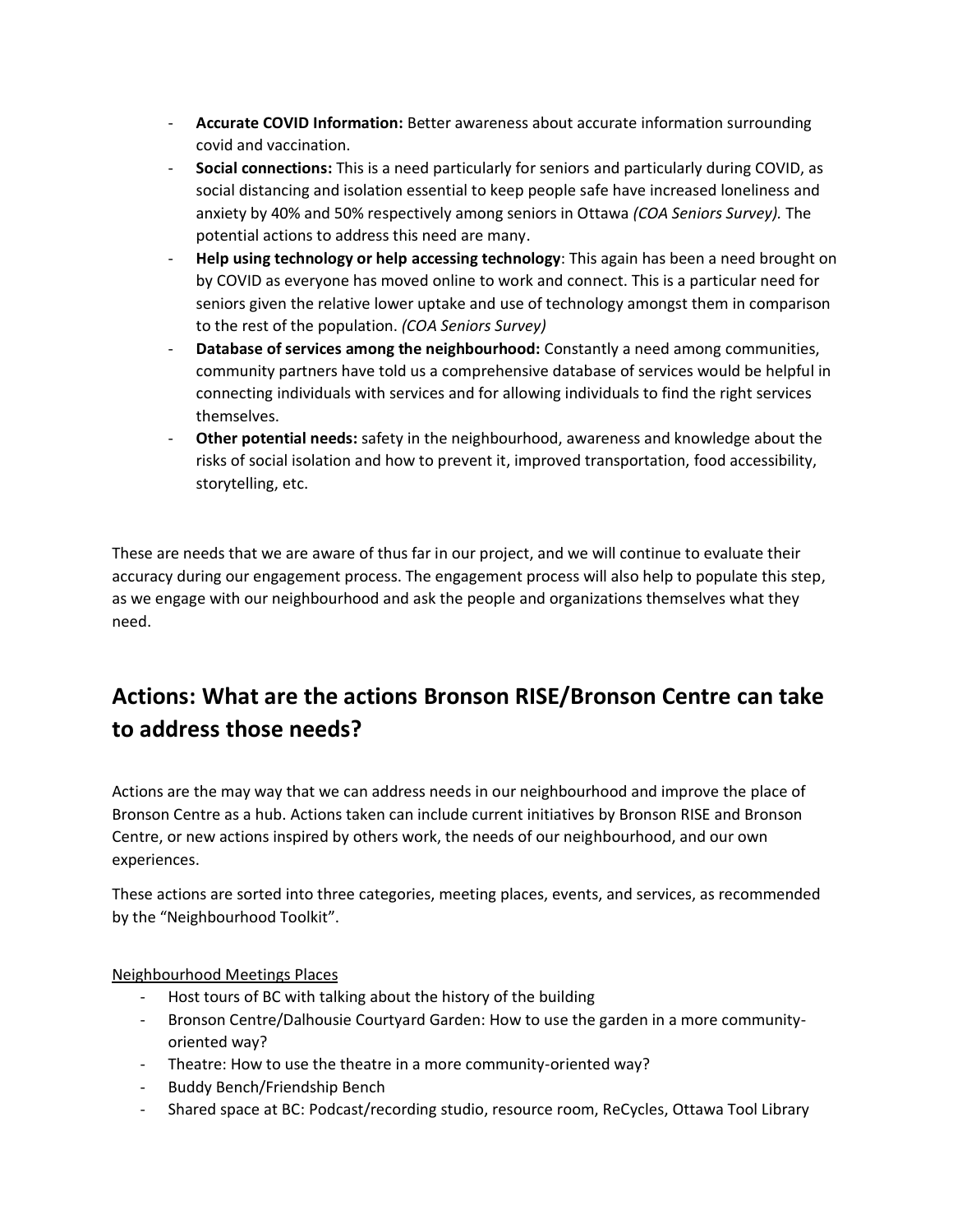#### Neighbourhood Events

- **Street Party:** Food, music and dance, maybe multicultural. Get some exposition using CBC All in a Day, put posters everywhere. Hire seniors to help, pay them something and promote through local newspapers and partners.
- **Human Library:** An event where seniors tell their story as if they are a book and everyone who attends the event can "check out" them by asking them questions about their life. (Isaac would love to partner this event with the 'Open Doors Ottawa' event to show the vibrant community of BC)
- **Buddy Bench/Friendship Bench:** Install a bench outside of BC that invites people to get to know each other or speak about something in particular. Could also have volunteers who sit on the bench and engage with people as they walk by or invite them to sit down on the bench.
- **Art Installations:** Have places for artists to display their work outside of Bronson Centre. Livens up the building, makes it more engaging for people walking by, and promotes local artists.
- **Laughing Allowed** (check manual): Project participants will be trained in theatre and physical comedy techniques over six weeks and collaboratively developed a show called Laughing Allowed! The Slapstick World of Neighbourhood Activism. Participants could potentially turn their experiences of the ups and downs of neighbourhood leadership, activism and volunteering into physical comedy sketches? The one-night-only performance drew one hundred and fifty audience members, most of whom stayed for a focused conversation. Could be a collaboration with PSO as they have done theatre programming in the past.
- Spring tours to a maple sugar place and summer tours
- **Share recipes** (especially seasonal ones);
- **Senior Arts Festival:** Celebrating the contributions and the value of seniors through their art: Will include music performances, theatre, sharing creative writing, etc.
- **My Neighbourhood project:** We supply each tenant/member of a group with art materials. The theme is "My Neighbourhood". Each person creates something that symbolizes what they think of their neighbourhood or what they want their neighbourhood to be and everything goes into an exhibition in the lobby of their building or at BC. Could be in partnership with BEING Studio or another art studio.
- **Sing-A-Long BC:** Bring seniors the "Sharing the Songs you Love" workshop and/or the Musica Viva choir to sing in front of the BC. Lyrics could be printed for the songs and handed out as people pass by, karaoke style.
- **Snow Roll**: winter bike ride (recruit Jeff Leiper)
- **Your first winter event!**: Immigrant focused event for people who have not experienced winter before that show them how to prepare for winter and shows them fun activities that they can do outside. Can also connect them to winter services. Could be Catholic Immigration Centre.
- **Snow Sculpture Zone:** Dump snow into a clear area on BC property and designate it a "Snow Sculpture Zone". Could invite local artists to create a piece and kids who are at BC.

### Neighbourhood Services

- **Food wagon once a month:** Partner with Elizabeth Fry to host a food wagon at BC once a month. Could subsidize part of the purchase for people who need food help. Maybe schedule at the same time as the food bank so that their clients can get a hot meal.